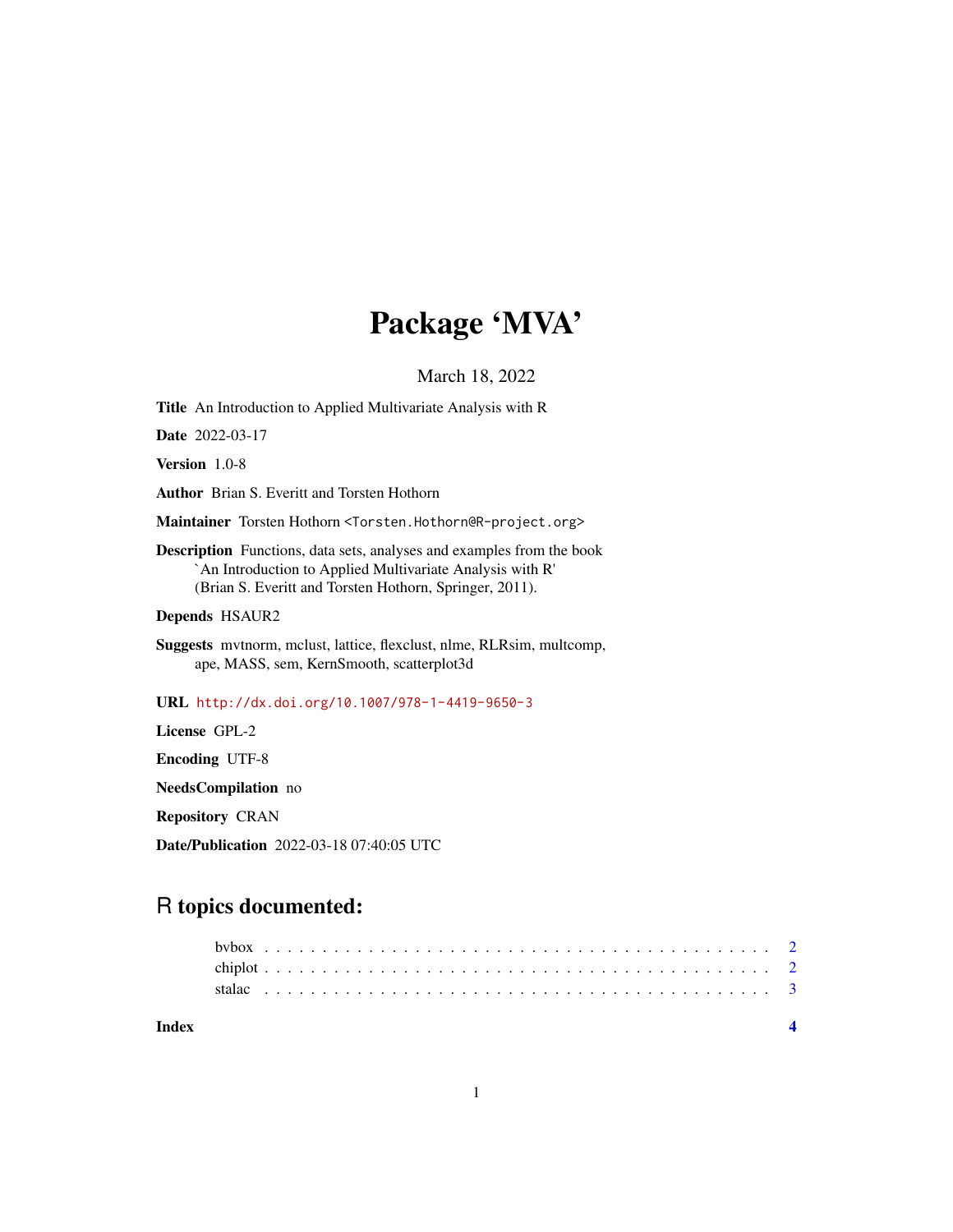<span id="page-1-0"></span>

#### Description

Boxplots in two dimensions

#### Usage

```
bvbox(a, d = 7, mtitle = "Bivariate Boxplot", method = "robust",
xlab = "X", ylab = "Y", add = FALSE, ...)
```
#### Arguments

| a      | a matrix                  |
|--------|---------------------------|
| d      | dimension                 |
| mtitle | title                     |
| method | character                 |
| xlab   | x axis label              |
| ylab   | y axis label              |
| add    | add to existing plot?     |
|        | additional plot arguments |

#### Details

See Chapter 2: Visualization.

chiplot *Chi-squared Plot*

#### Description

Chi-squared plot for independence

#### Usage

chiplot(x, y, ...)

#### Arguments

| x       | a numeric vector          |
|---------|---------------------------|
|         | a numeric vector          |
| $\cdot$ | additional plot arguments |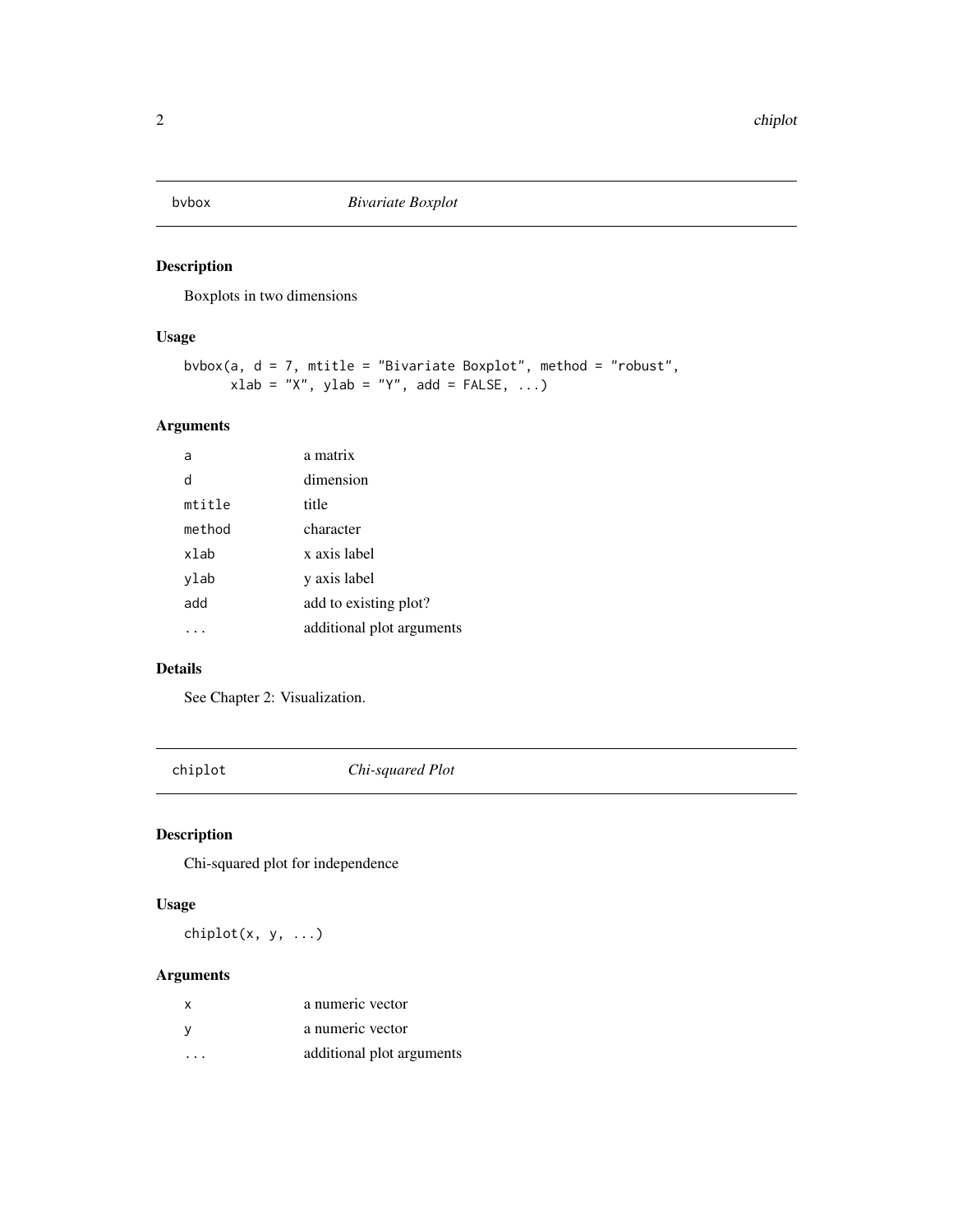#### <span id="page-2-0"></span>stalac 3

#### Details

See Chapter 2: Visualization.

stalac *Stalactite plot*

#### Description

The stalactite plot, specifically designed for the detection and identification of multivariate outliers.

#### Usage

stalac(x)

#### Arguments

x numeric vector

#### Details

See Chapter 2: Visualization.